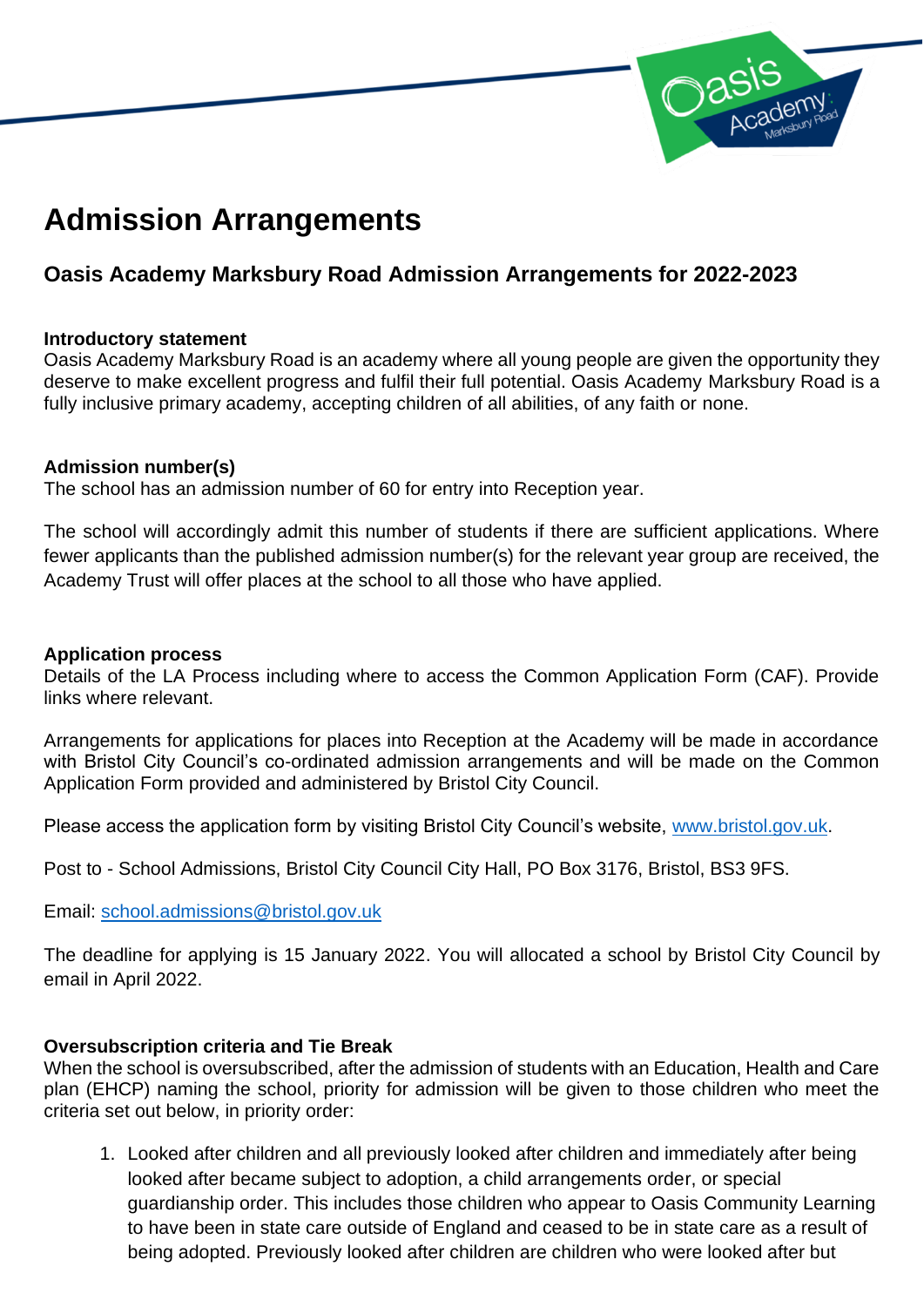ceased to be so because they were adopted (or became subject to a child arrangements order or special guardianship order).

- 2. Siblings where there are siblings already at the Academy.
- 3. Geography Children living closest to the school as measured in a direct line from the home address to the school. The home address is where the child spends the majority of the time and is living with the person who has parental responsibility and is the main 'carer' as defined in section 576 of the Education Act 1996 (documentary evidence may be requested). Bristol will not accept more than one address as the child's home address. Where a child regularly lives at more than one address the admission authority will have to reach a conclusion about which should be counted as the main address when allocating places, taking relevant evidence into account. Normally this will be the address where the child is registered with a medical GP. Where parents or carers are living separately and do not agree on the child's home address, they are urged to reach an agreement. If this does not happen the admissions authority will determine the address used for allocating a school place.

#### **Tie-breaks**

Where there are more applications than there are places remaining within a particular category, the direct line distance from home to school will be used as a tie-break. When the furthest distance to qualify for a place relates to a household containing two or more children for whom application are made (e.g. twins, triplets etc), the remaining child will also be offered a place above the PAN, if necessary. This would also apply to a brother or sister born in the same academic year. Where two or more children live in a flat or other multi-home dwelling and it is not possible to determine which applicant lives closest to the preferred school as measured in a direct line from building to school; the available place(s) will be allocated by drawing lots.

Any offer of a place determined by random allocation will be overseen by someone independent of the school.

#### **Education, Health and Care Plan**

Children with Education Health and Care Plan (EHCP) follow the transfer arrangements set out in the Code of Practice and associated regulations and are not subject to general admissions arrangements.

#### **Late applications**

Details of the LA process including links where relevant

All applications received by Bristol City Council after the deadline will be considered to be late applications. Late applications will be considered after those received on time. If, following consideration of all applicants the school is oversubscribed, parents may request that their child is placed on the school's waiting list.

For more information on late applications please visit Bristol City Council's website [www.bristol.gov.uk](http://www.bristol.gov.uk/)

#### **Admission of children outside their normal age group**

Parents may request that their child is admitted outside their normal age group. To do so parents should include a request with their application, specifying why admission out of normal year group is being requested, and the year group in which they wish their child to be allocated a place.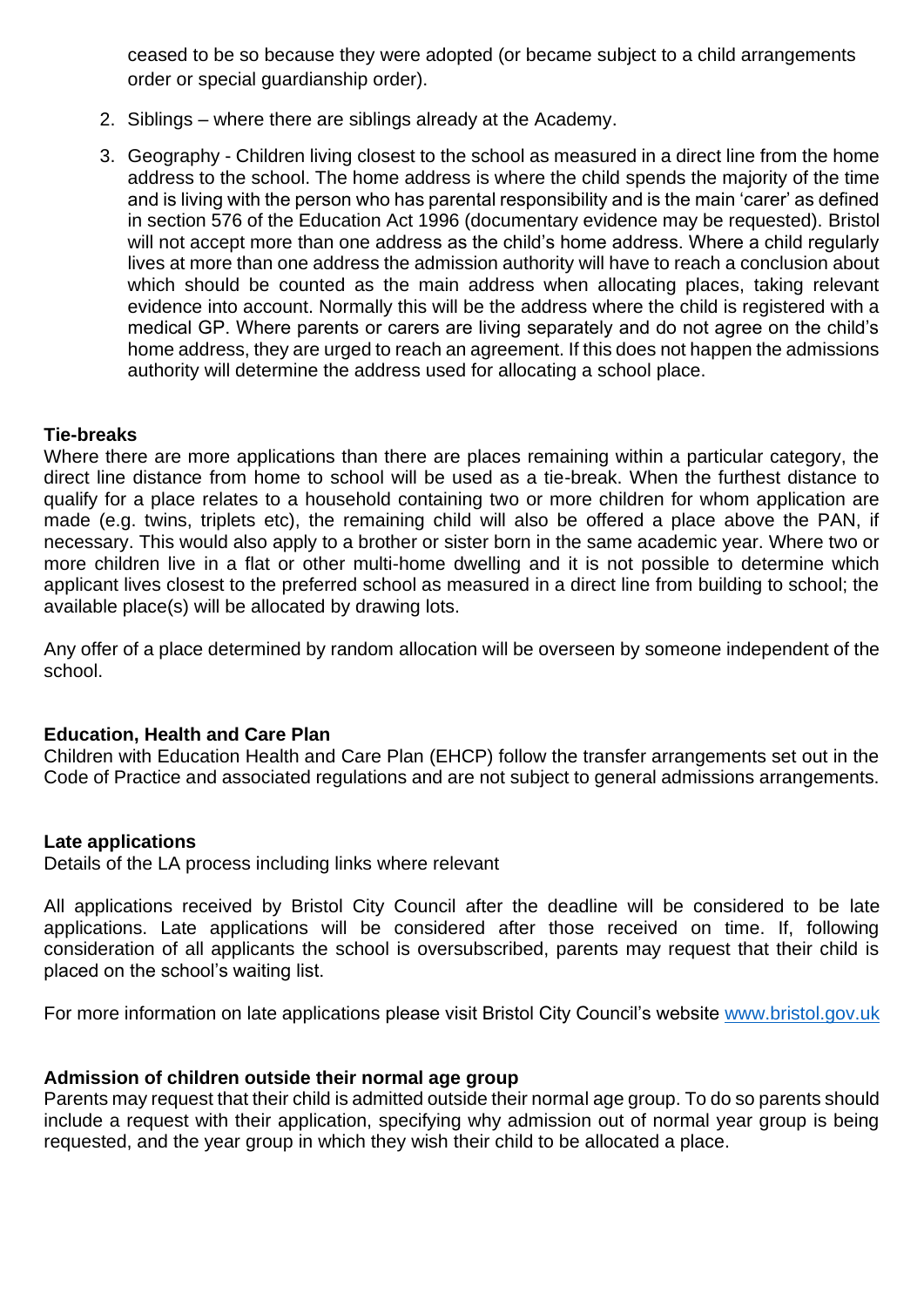When such a request is made, the academy trust will make a decision on the basis of the circumstances of the case and in the best interests of the child concerned, taking into account the views of the Principal and any supporting evidence provided by the parent.

Please contact the school office on 0117 312 6500 or email [info@oasismarksburyroad.org](mailto:info@oasismarksburyroad.org)

#### **Waiting lists**

The waiting list for Oasis Academy Marksbury Road is held and maintained by Bristol City Council.

For more information on the waiting list, please visit Bristol City Council's website [www.bristol.gov.uk.](http://www.bristol.gov.uk/)

#### **Appeals**

All applicants refused a place have a right of appeal to an independent appeal panel constituted and operated in accordance with the School Admission Appeals Code.

Appellants should contact School Admissions, Bristol City Council, City Hall, PO Box 3399, Bristol, BS1 9NE by 03 June 2022 for information on how to appeal. Information on the timetable for the appeals process is on [www.bristol.gov.uk.](http://www.bristol.gov.uk/)

#### **Applicants living outside the Local Authority**

Parents living outside the Local Authority, where the academy is located, should use the Common Application Form provided by their home Local Authority.

# **Notes/Definitions**

#### **Home address:**

The child's permanent home address, where he or she resides with a person with parental responsibility, or with a parent (as defined in Section 576 of the Education Act 1996). It is the address where the child spends the majority of their time. Documentary evidence may be required to confirm a child's home address. Bristol will not accept more than one address as the child's home address. Where a child regularly lives at more than one address the admission authority will have to reach a conclusion about which should be counted as the main address when allocating places, taking relevant evidence into account. Normally this will be the address where the child is registered with a medical GP. Where parents or carers are living separately and do not agree on the child's home address, they are urged to reach an agreement. If this does not happen the admissions authority will determine the address used for allocating a school place.

## **Home to school distance:**

Home to school distance will be measured in a direct line from a point on the home address as held by the Local Authority to a point within the school building using the Local Authority's computerised mapping system

## **Sibling:**

Sibling refers to children who live permanently in the same household AND who are brother or sister, half brother or sister, step brother or sister, adopted brother or sister or a child of the parent or carer's partner where the child for whom a place is being sought is living in the same family unit at the same address. Pupils will not be considered as a sibling link where children are in pre-school, in a nursery class attached to the school or children who have left the school in the year of entry. For example,